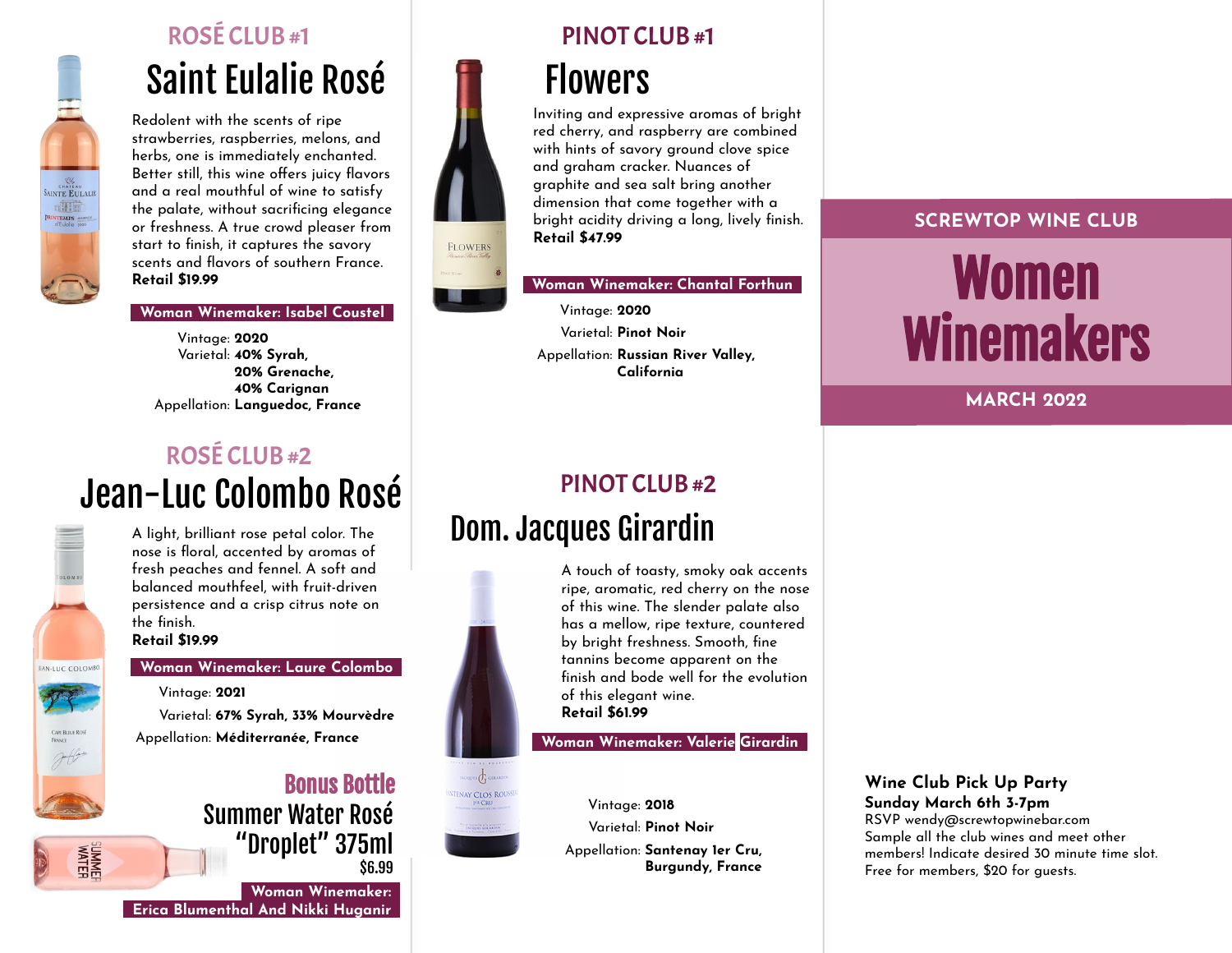# MONTHLY CHEESE PAIRING

# Pt Reyes Toma Provence

*Cow's Milk (Pasteurized) - California* Toma Provence is full of savory Mediterranean flavor. The creamy butter notes of Toma are complimented with an Herbs de Provence blend including Rosemary, Basil, Marjoram, Savory, and Wild Thyme. **\$7.99 Retail (.33 lb)**

**\_Certified Woman Owned Small Business\_**

# **SCREWTOP WINE CLUBS** EXPLORER CLUB #2

**EXPLORER** 49.99 / month<br>explore a diverse array of styles... try something new each month! 2 bottles (mix of red, white, rosé, or sparkling)

**ADVENTURER** 69.99 / month for the red wine lover, the best of the best! 2 bottles (reserve quality red wines)

### **VOYAGER** 109.99 / month Best value! Receive all the above with a savings of 10% 4 bottles (both **EXPLORER** & **ADVENTURER** selections)

**PILGRIMAGE OF PINOT NOIRS** 69.99 / month Pinot noirs from your favorite wine regions and a few (new-to-you areas as well) 2 bottles each month

**SMOOTH SAILING ROSÉ CLUB** 49.99 / month 2 bottles of rosé each month

## \* all prices plus tax, billed monthly

screwtopwinebar.com info@screwtopwinebar.com 703-888-0845 1025 N FILLMORE ST. ARLINGTON, VA 22201

# Dom. Les Fines Graves **TWO Left Feet**

Explosive nose of raspberries, red currants, plums; medium body with layers of fruit on the palate, plush texture, fruit lasts through the finish, acidity well balanced by the fruit. **Retail \$25.99**

## **\_Woman Winemaker: Evelyn Janodet\_**

Vintage: **2020** Varietal: **Gamay** Appellation: **Moulin-a-Vent, France**

Iq DOMANS Montin à Ver

**EVA** 

Bright, pale straw-yellow, even colour throughout. The nose is softly full, elegantly layered aromas unfolding, passionfruit, guava melded with sweet floral. Medium-bodied, soft nuances of guava, passionfruit entwined with citrus, elderflowers and saline. The palate is ethereally smooth-flowing and soft, carries finely chalky minerals across the palate; accompanied by integrated acidity, flows with good energy to a supple, lightly-fragranced finish. This is a textural Sauvignon Blanc showing attractive minerals and acidity, underlying supporting features of floral and tropical fruit. **Retail \$24.99**

**\_Woman Winemaker: Eva Pemper\_**

Vintage: **2020** Varietal: **Sauvignon Blanc** Appellation: **Marlborough, New Zealand**

# EXPLORER CLUB #1 ADVENTURER CLUB #1

Elevated aromatics are undeniably evident; cherry, violets and clove leap boldly from the glass. Full, rounded flavors of rich plum,creamy vanilla and spice are effortless in their presence, creating a blend that will encompass your palate and keep you wanting more.

**Retail \$36.99**

## **\_Woman Winemaker: Sarah Marquis\_**

Vintage: **2019**

Varietal: **69% Shiraz, 16% Merlot, 15% Cabernet Sauvignon** Appellation: **McLaren Vale, Australia**

Learn "The Mollydooker Shake!" **<https://youtu.be/FF5xT0mhWog>**



# 1750 ADVENTURER CLUB #2



Grown at 1,750 meters' elevation in Bolivia's Samaipata Valley, this powerful Tannat makes a convincing case for a historic, if long overlooked, growing zone. Aromas of cassis, blueberries, mulberries, and violets mingle with more savory hints of leather, rock dust, and wild herbs. It is full-bodied with smooth tannins. **Retail \$31.99**

## **\_Woman Winemaker: Maria Eldy Contrera\_**

Vintage: **2018** Varietal: **Tannat** Appellation: **Samaipata, Bolivia**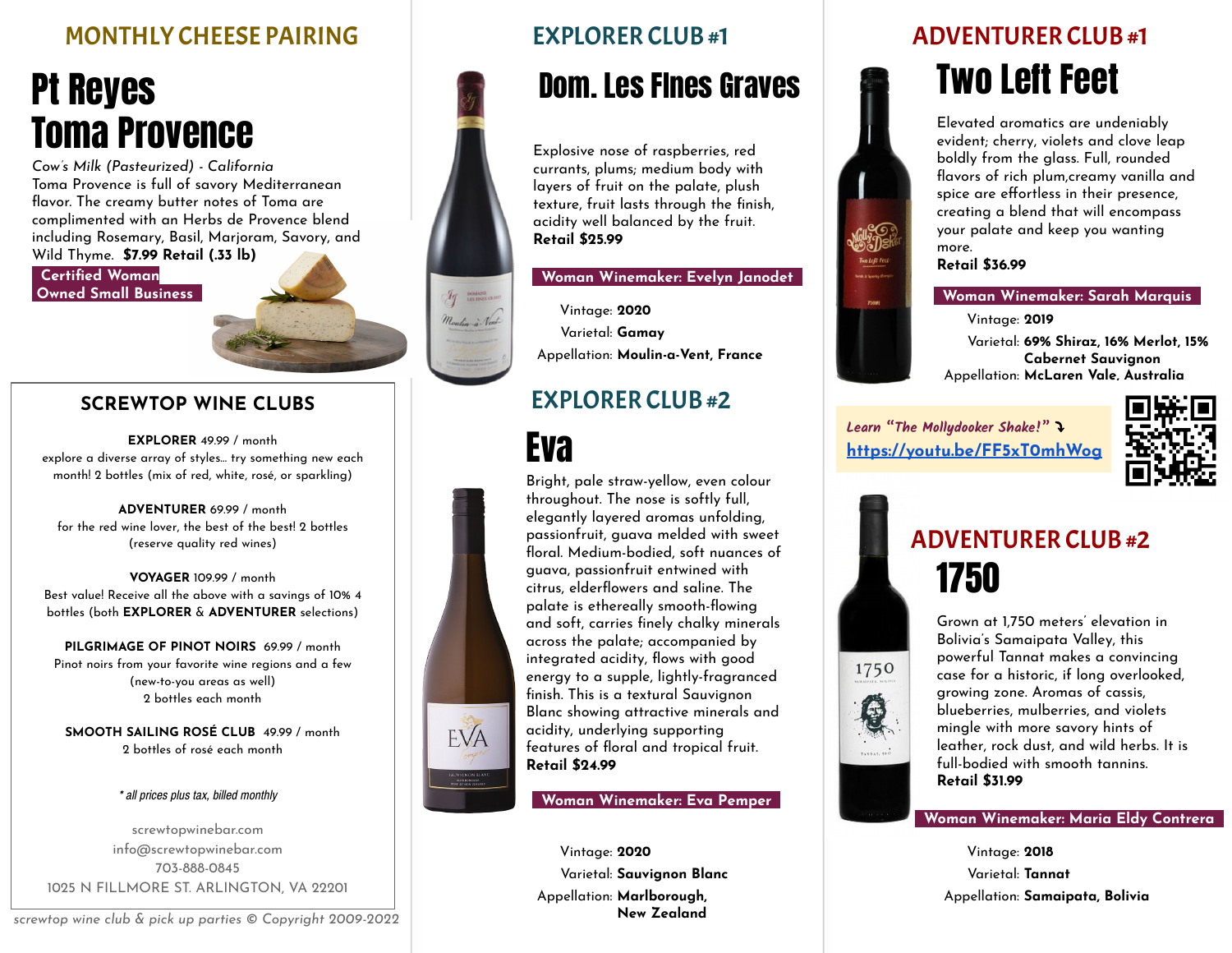## **Jean-Luc Colombo Woman Winemaker: Laure Colombo**

Laure is the second generation at this family owned winery established in 1984. Her dream was to travel, and that she did before coming back to the family estate in the Rhone Valley. Through travel, Laure learned about her roots.

After she obtained a degree in commerce, she spent time working in the United States honing her skills. A stint in India followed her experiences in the USA. She returned to France to become an intern at Château Haut-Brion and earn her Bachelor's degree in Viticulture and Oenology in Bordeaux. Later she obtained her masters in Oenology from the University of Montpellier. It was in 2010 that Laure officially came home to join her family's winery. In addition, she and her husband have their own label, Domain de Lorient.

The Columbo family has taken a very active role in protecting bees. A portion of their Côte de Rhône wines goes to the UC Davis Department of Entomology for research.

# **Chateau Ste. Eulalie Woman Winemaker: Isabel Coustel**

Isabelle Coustal is the owner of Chateau Ste. Eulalie along with her husband, Laurent. Both Isabelle and Laurent have degrees in oenology from the University of Bordeaux. They purchased the chateau in 1996 after their graduation. Isabelle participates in all the winemaking decisions and is entirely responsible for the commercial operations of the business and she works the harvest. She is also the face of the business as she represents the chateau at wine shows and travels abroad to visit their export markets. Isabel and Laurent have three children, now grown and not involved in the family wine business at this time.

# **Summer Water Woman Winemaker: Erica Blumenthal & Nikki Huganir**

In the summer of 2013, friends Erica Blumenthal and Nikki Huganir found themselves transfixed by the Provence rosés they were enjoying together. They were in awe of the beautiful pale pink hue, delightfully crisp taste, and how perfectly it paired with their favorite summertime activities. Constantly cracking each other up with rosé-related jokes, like calling it "Summer Water," they started an Instagram account with rosé as their muse.

With backgrounds in fashion and design, the popular photoblog developed into a brand when they made their signature logo tote bag and has grown to include t-shirts, a beach towel, and several product collaborations. In May 2015, they released the first vintage of their rosé made in partnership with Winc, a dry Provence-style wine appropriately named Summer Water.

# **Domaine Jacques Girardin Woman Winemaker: Valerie Girardin**

Valerie Girardin is involved with all aspects of the domaine along with her husband, Jacques, and her son, Justin. Justin joined the domaine after apprenticing in Tasmania. This is a classic model of a Burgundy domaine: husband, wife and son. Valerie works in the vineyards and at harvest and is actively involved in all the winemaking decisions. She is responsible for all the commercial activity of the domaine and receives all the visitors. Both she and Jacques are from wine grower families in Burgundy. Their marriage created a 17-hectare domaine, a significant size by Burgundy standards.

# Woman Winemaker Bios

# **Flowers Winery Woman Winemaker: Chantal Forthun**

Chantal Forthun, Director of Winemaking, has led the winemaking team at Flowers Vineyards & Winery since 2012. She and her team source Chardonnay and Pinot Noir from estate vineyards and other family-owned vineyards throughout the cool Sonoma Coast. They use minimal intervention in the winery to let the remarkable character of this fruit shine through.

"Each vintage gives us a fresh opportunity to attentively farm our Sonoma Coast vineyards and take these grapes from vine to bottle. At Flowers, "minimal intervention" doesn't mean hands-off; it actually means more hands are involved in the preparation, requiring us to be present in each moment, through every step of the process."

Chantal has made wine at Oak Ridge Winery, Rhys Vineyards, and Bonny Doon Vineyard—where, under Randall Grahm, she learned biodynamic farming and natural winemaking in the creation of their terroir-driven wines. A stint at Quartz Reef Winery in the Central Otago region of New Zealand sparked the passion for Pinot Noir and Chardonnay that she brings to her role at Flowers.

Chantal is a California native, having grown up surrounded by agriculture in the Central Valley. She holds degrees in Biology and Botany from Chico State. Just a few weeks into her first winemaking job, while barrel fermenting Chardonnay, Chantal knew she'd found the right vocation—one that engages all the senses, involves science, art, and physical labor, and inspires camaraderie through close teamwork.